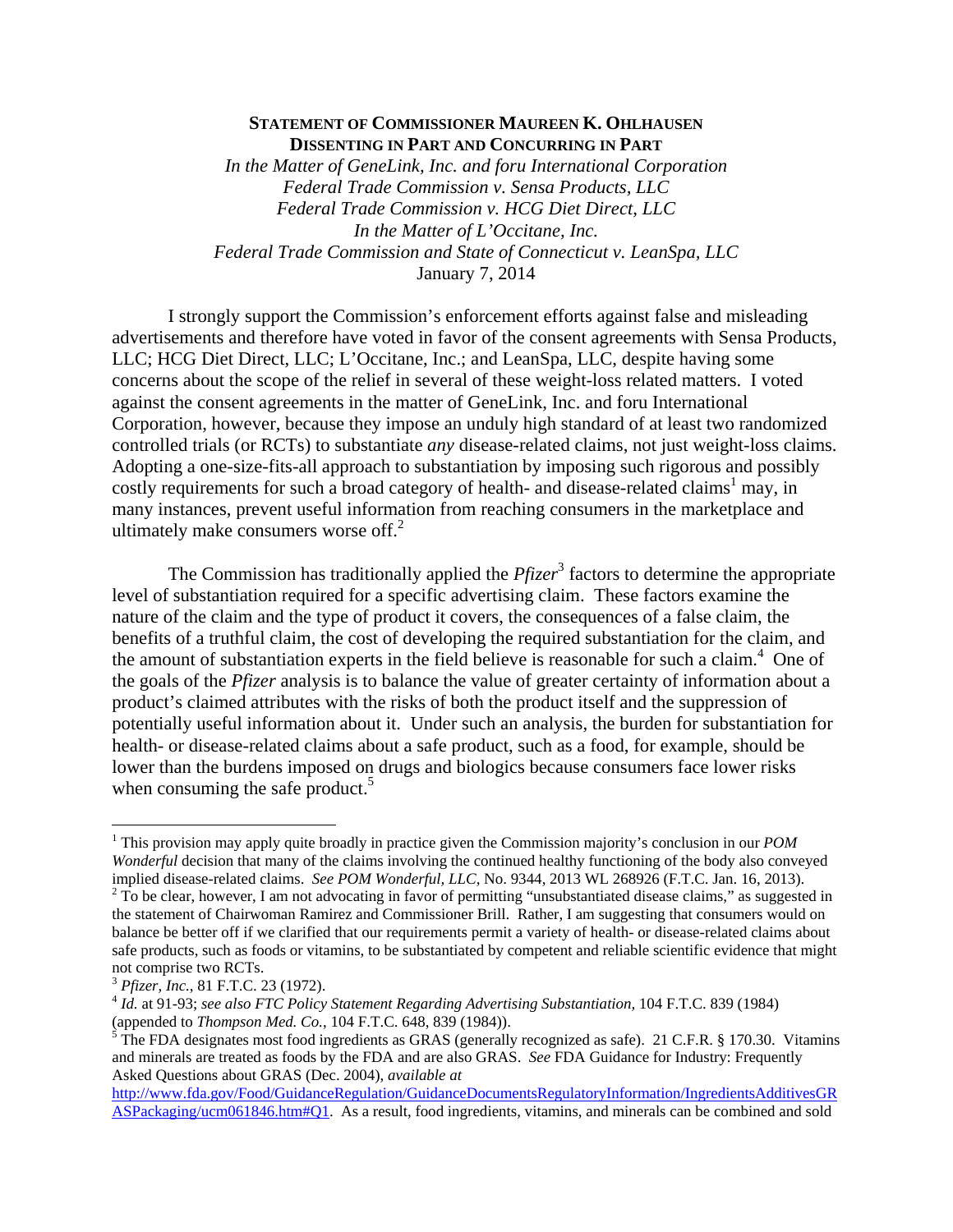Recently, however, Commission orders, including the ones in the matter of GeneLink and foru International, seem to have adopted two RCTs as a standard requirement for health- and disease-related claims for a wide array of products.<sup>6</sup> RCTs can be difficult to conduct and are often costly and time-consuming relative to other types of testing, particularly for diseases that develop over a long period of time or complex health conditions. Requiring RCTs may be appropriate in some circumstances, such as where use of a product carries some significant risk, or where the costs of conducting RCTs may be relatively low, such as for conditions whose development or amelioration can be observed over a short time period. Thus, I am willing to support the order requirement of two RCTs for short-term weight loss claims in the Sensa, HCG Diet Direct, L'Occitane, and LeanSpa matters because such studies can be conducted in a relatively short amount of time at a lower cost than for many other health claims. My concern with GeneLink and foru International and the series of similar orders is that they might be read to imply that two RCTs are required to substantiate any health- or disease-related claims, even for relatively-safe products. It seems likely that producers may forgo making such claims about these kinds of products, even if they may otherwise be adequately supported by evidence that does not comprise two RCTs.<sup>7</sup>

Although raising the requirement for both the number and the rigor of studies required for substantiation for all health- or disease-related claims may increase confidence in those claims, the correspondingly increased burdens in time and money in conducting such studies may suppress information that would, on balance, benefit consumers. If we demand too high a level of substantiation in pursuit of certainty, we risk losing the benefits to consumers of having access to information about emerging areas of science and the corresponding pressure on firms to compete on the health features of their products. In my view, the Commission should apply the *Pfizer* balancing test in a more finely calibrated manner than they have in the GeneLink and foru International orders to avoid imposing "unduly burdensome restrictions that might chill information useful to consumers in making purchasing decisions."8

In addition, based on the same concerns about imposing unnecessarily burdensome and costly obligations, I do not support a general requirement that all products be tested by different researchers working independently without an indication that the defendant fabricated or

to the public without direct evidence on the particular combination realized in the new product. Many products are made up of several common generic ingredients, for which there is little financial incentive to test individually or to retest in each particular combination.

<sup>&</sup>lt;sup>6</sup> The orders in this matter include as a Covered Product any food, drug, or cosmetic that is genetically customized or personalized for a consumer or that is promoted to modulate the effect of genes. Other cases requiring two RCTs are *POM Wonderful LLC*, Docket No. 9344 (F.T.C. Jan. 10, 2013) (fruit juice); *Dannon Co., Inc.*, 151 F.T.C. 62 (2011) (yogurt); *Nestlé Healthcare Nutrition, Inc.*, 151 F.T.C. 1 (2011) (food); *FTC v. Iovate Health Sci. USA, Inc.*, No. 10-CV-587 (W.D.N.Y. July 29, 2010) (dietary supplement). 7

 $\frac{1}{1}$  Notably, the medical community does not always require RCTs to demonstrate the beneficial effects of medical and other health-related innovations. For example, the recommendation that women of childbearing age take a folic acid supplement to reduce the risk of neural tube birth defects was made without RCT evidence on the relevant population. *See* Walter C. Willett, "Folic Acid and Neural Tube Defect: Can't We Come to Closure?" *American Journal of Public Health*, May 1992, Vol. 82, No. 5; Krista S. Crider, Lynn B. Bailey and Robert J. Berry, "Folic Acid Food Fortification—Its History, Effect, Concerns, and Future Directions," *Nutrients* 2011, Vol. 3, 370-384. 8 <sup>8</sup> FTC Staff Comment Before the Food and Drug Administration In the Matter of Assessing Consumer Perceptions of Health Claims, Docket No. 2005N-0413 (2006), *available at* http://www.ftc.gov/be/V060005.pdf.